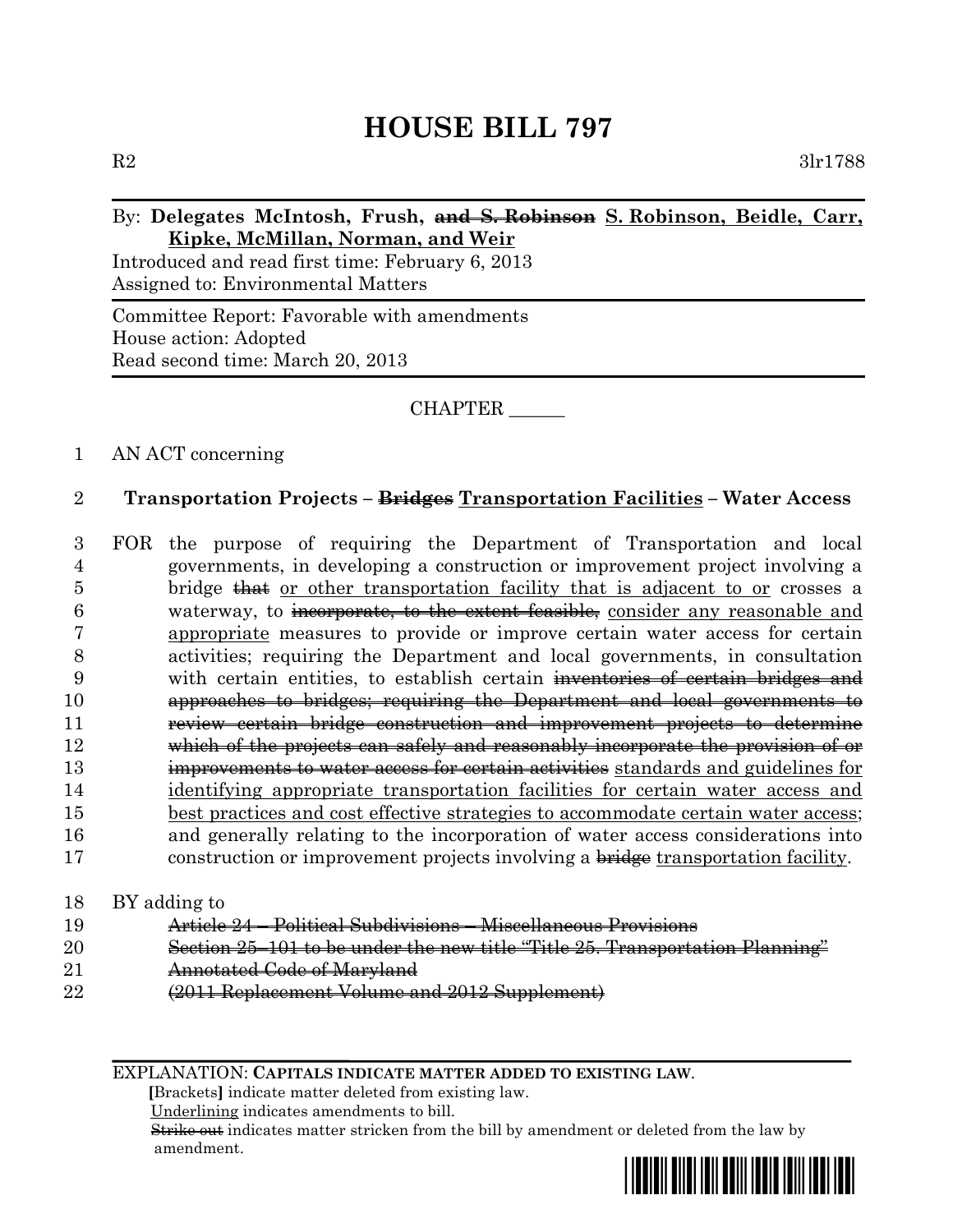**HOUSE BILL 797**

| 1<br>$\overline{2}$<br>3<br>4<br>5                   | <u> Article – Local Government</u><br>Section 1-1309<br>Annotated Code of Maryland<br>(As enacted by Chapter<br>(H.B. 472) of the Acts of the General Assembly of<br>$\frac{2013}{2}$                                                                                                                                                                                                                                                                                                                                                                      |
|------------------------------------------------------|------------------------------------------------------------------------------------------------------------------------------------------------------------------------------------------------------------------------------------------------------------------------------------------------------------------------------------------------------------------------------------------------------------------------------------------------------------------------------------------------------------------------------------------------------------|
| 6<br>7<br>8<br>9<br>10                               | BY repealing and reenacting, without amendments,<br>Article – Transportation<br>Section $2-103.1(c)(1)$<br>Annotated Code of Maryland<br>(2008 Replacement Volume and 2012 Supplement)                                                                                                                                                                                                                                                                                                                                                                     |
| 11<br>12<br>13<br>14<br>15                           | BY adding to<br>Article – Transportation<br>Section $2-103.1(c)(7)$<br>Annotated Code of Maryland<br>(2008 Replacement Volume and 2012 Supplement)                                                                                                                                                                                                                                                                                                                                                                                                         |
| 16<br>17                                             | SECTION 1. BE IT ENACTED BY THE GENERAL ASSEMBLY OF<br>MARYLAND, That the Laws of Maryland read as follows:                                                                                                                                                                                                                                                                                                                                                                                                                                                |
| 18                                                   | Article 24 – Political Subdivisions – Miscellaneous Provisions                                                                                                                                                                                                                                                                                                                                                                                                                                                                                             |
| 19                                                   | <b>TITLE 25. TRANSPORTATION PLANNING.</b>                                                                                                                                                                                                                                                                                                                                                                                                                                                                                                                  |
| 20                                                   | $25 - 101$                                                                                                                                                                                                                                                                                                                                                                                                                                                                                                                                                 |
| 21                                                   | <b>Article - Local Government</b>                                                                                                                                                                                                                                                                                                                                                                                                                                                                                                                          |
| 22                                                   | $1 - 1309.$                                                                                                                                                                                                                                                                                                                                                                                                                                                                                                                                                |
| 23<br>24<br>$25\,$<br>26<br>$27\,$<br>28<br>29<br>30 | A COUNTY OR MUNICIPALITY, IN DEVELOPING A CONSTRUCTION OR<br>(A)<br>IMPROVEMENT PROJECT INVOLVING A BRIDGE<br><del>THAT</del><br>$\bf OR$<br><b>OTHER</b><br>TRANSPORTATION FACILITY THAT IS ADJACENT TO OR CROSSES A WATERWAY,<br>SHALL INCORPORATE, TO THE EXTENT FEASIBLE, CONSIDER ANY REASONABLE<br>AND APPROPRIATE MEASURES TO PROVIDE OR IMPROVE IN THE VICINITY OF<br>THE BRIDGE OR OTHER TRANSPORTATION FACILITY WATER ACCESS FOR<br>FISHING, CANOEING, KAYAKING, OR ANY OTHER APPROPRIATE NONMOTORIZED<br>WATER DEPENDENT RECREATIONAL ACTIVITY. |
| 31                                                   |                                                                                                                                                                                                                                                                                                                                                                                                                                                                                                                                                            |

 **BRIDGES UNDER THE JURISDICTION OF THE COUNTY OR MUNICIPALITY THAT CROSS NAVIGABLE WATERWAYS OR WATERWAYS AMENABLE TO FISHING**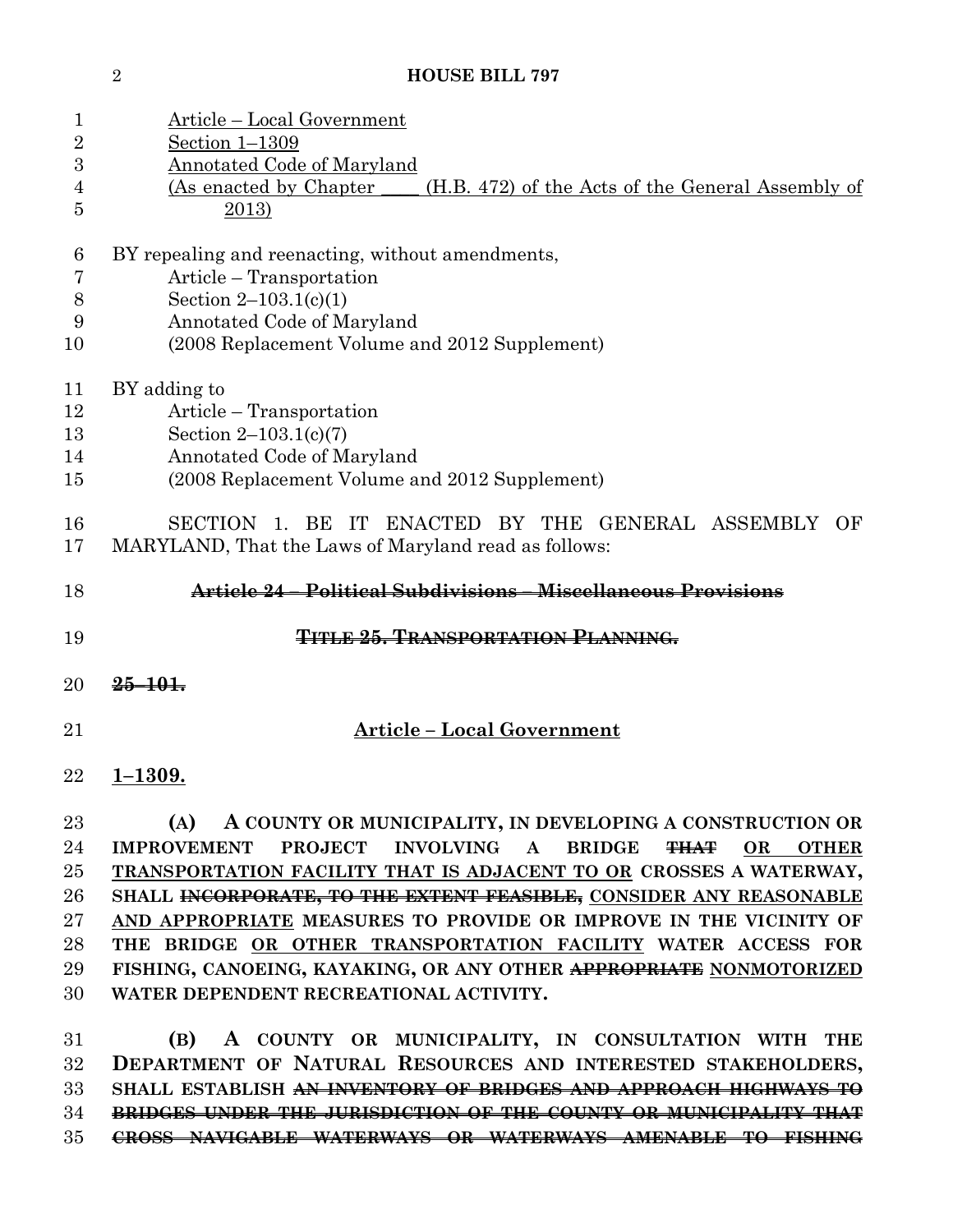# **HOUSE BILL 797** 3

| $\mathbf 1$<br>$\overline{2}$   | ACTIVITY AT WHICH WATERWAY<br>ACCESS MAY BE<br>-PROVIDED OR IMPROVED<br>REASONABLY AND SAFELY:                                                                                                                                                                                      |
|---------------------------------|-------------------------------------------------------------------------------------------------------------------------------------------------------------------------------------------------------------------------------------------------------------------------------------|
| $\boldsymbol{3}$<br>4<br>5<br>6 | (1)<br><b>STANDARDS</b><br><b>AND</b><br><b>GUIDELINES</b><br><b>FOR</b><br><b>IDENTIFYING</b><br><b>APPROPRIATE</b><br>BRIDGES AND OTHER<br>TRANSPORTATION FACILITIES<br><b>TO</b><br>BE<br>CONSIDERED FOR THE PROVISION OR IMPROVEMENT OF WATER ACCESS UNDER<br>THIS SECTION; AND |
| 7<br>8                          | (2)<br>BEST PRACTICES AND COST EFFECTIVE STRATEGIES<br>FOR<br><b>ACCOMMODATING WATER ACCESS UNDER THIS SECTION.</b>                                                                                                                                                                 |
| 9                               | <b>Article - Transportation</b>                                                                                                                                                                                                                                                     |
| 10                              | $2 - 103.1.$                                                                                                                                                                                                                                                                        |
| 11                              | The Consolidated Transportation Program shall:<br>$\left( \mathrm{c}\right)$<br>(1)                                                                                                                                                                                                 |
| 12                              | Be revised annually; and<br>(i)                                                                                                                                                                                                                                                     |
| 13                              | Include:<br>(ii)                                                                                                                                                                                                                                                                    |
| 14                              | A list of:<br>1.                                                                                                                                                                                                                                                                    |
| 15                              | Α.<br>The current State transportation goals;                                                                                                                                                                                                                                       |
| 16                              | B.<br>Program priorities; and                                                                                                                                                                                                                                                       |
| 17<br>18<br>19                  | $\mathcal{C}$ .<br>For projects in the construction phase, the criteria<br>used to select major capital projects for inclusion in the capital program, as<br>determined by the Department;                                                                                          |
| 20<br>21<br>22                  | A statement of the Department's projected annual<br>2.<br>operating costs, set forth separately for the Office of the Secretary and for each modal<br>administration;                                                                                                               |
| $23\,$                          | Expanded descriptions of major capital projects;<br>3.                                                                                                                                                                                                                              |
| 24<br>$25\,$                    | A list of major capital projects for the current year,<br>4.<br>the budget request year, and the 4 successive planning years;                                                                                                                                                       |
| 26<br>$27\,$<br>28              | A list of anticipated minor capital projects, including a<br>5.<br>specific list of anticipated special projects for the current year and the budget request<br>year and an estimate of the Program level for each of the 4 successive planning years;                              |
| 29                              | A list of major bridge work projects;<br>6.                                                                                                                                                                                                                                         |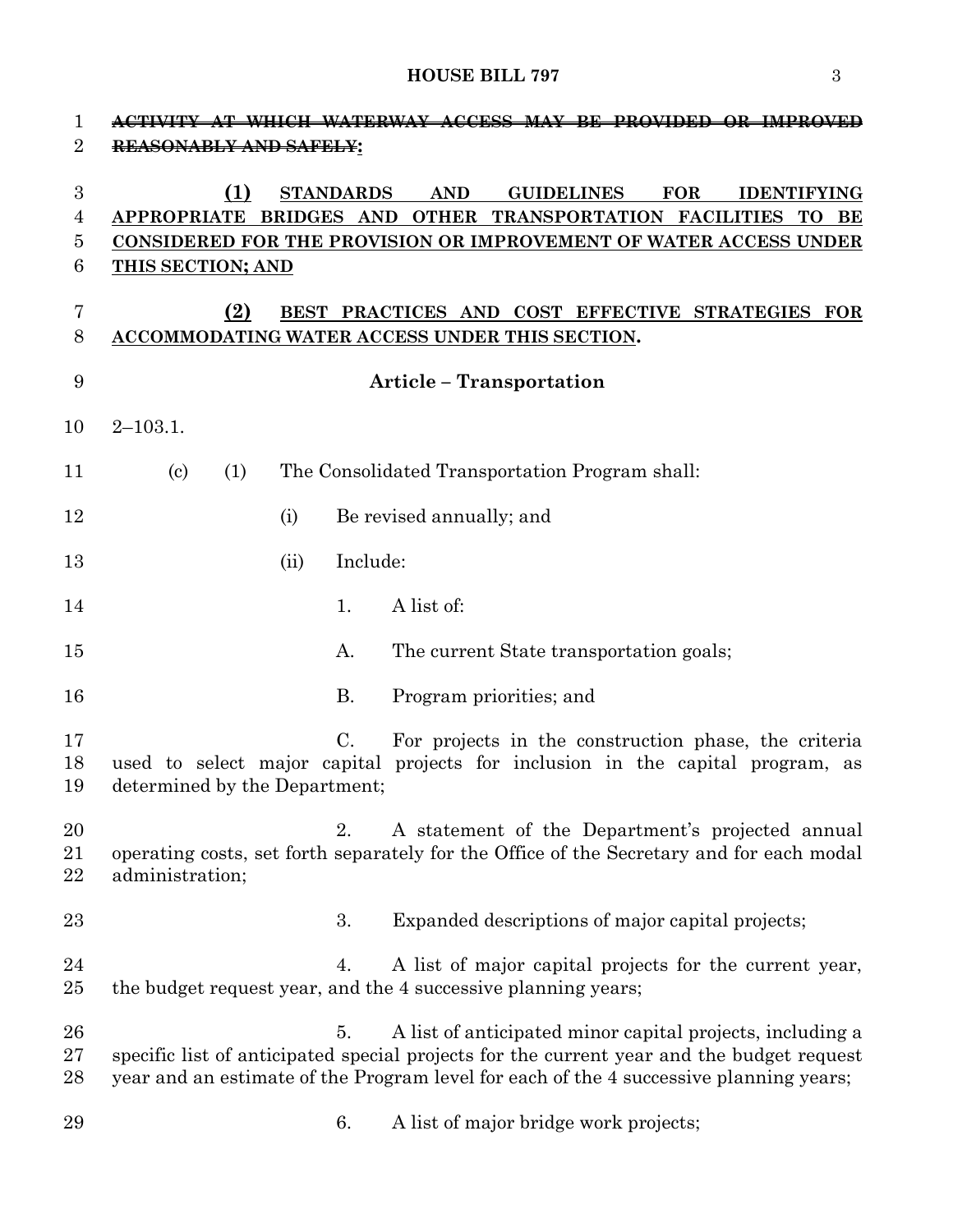#### **HOUSE BILL 797**

 7. A summary of the capital and operating programs, as defined by the Secretary, for the Maryland Transportation Authority; 8. For each listed major capital project, an indication whether the revenue source anticipated to support that project consists of federal, special, general, or other funds; 9. The Department's estimates of the levels and sources of revenues to be used to fund the projects in the Program; 10. A glossary of terms; and 11. A cross–reference table for the information contained in the various parts of the State Report on Transportation. **(7) (I) THE DEPARTMENT, IN DEVELOPING A CONSTRUCTION OR IMPROVEMENT PROJECT INVOLVING A BRIDGE THAT OR OTHER TRANSPORTATION FACILITY THAT IS ADJACENT TO OR CROSSES A WATERWAY FOR INCLUSION IN THE CONSOLIDATED TRANSPORTATION PROGRAM, SHALL INCORPORATE, TO THE EXTENT FEASIBLE, CONSIDER ANY REASONABLE AND APPROPRIATE MEASURES TO PROVIDE OR IMPROVE IN THE VICINITY OF THE BRIDGE OR OTHER TRANSPORTATION FACILITY WATER ACCESS FOR FISHING, CANOEING, KAYAKING, OR ANY OTHER APPROPRIATE NONMOTORIZED WATER DEPENDENT RECREATIONAL ACTIVITY. (II) THE DEPARTMENT, IN CONSULTATION WITH THE DEPARTMENT OF NATURAL RESOURCES AND INTERESTED STAKEHOLDERS, SHALL ESTABLISH AN INVENTORY OF BRIDGES AND APPROACH HIGHWAYS TO BRIDGES UNDER THE JURISDICTION OF THE DEPARTMENT THAT CROSS NAVIGABLE WATERWAYS OR WATERWAYS AMENABLE TO FISHING ACTIVITY AT WHICH WATERWAY ACCESS MAY BE PROVIDED OR IMPROVED REASONABLY AND SAFELY: 1. STANDARDS AND GUIDELINES FOR IDENTIFYING APPROPRIATE BRIDGES AND OTHER TRANSPORTATION FACILITIES TO BE CONSIDERED FOR THE PROVISION OR IMPROVEMENT OF WATER ACCESS UNDER THIS PARAGRAPH; AND 2. BEST PRACTICES AND COST EFFECTIVE STRATEGIES FOR ACCOMMODATING WATER ACCESS UNDER THIS PARAGRAPH.** SECTION 2. AND BE IT FURTHER ENACTED, That the Maryland Department of Transportation and each county and municipality shall review all bridge construction and improvement projects that are in the planning or design phase 36 on the effective date of this Act to determine which of these projects can safely and